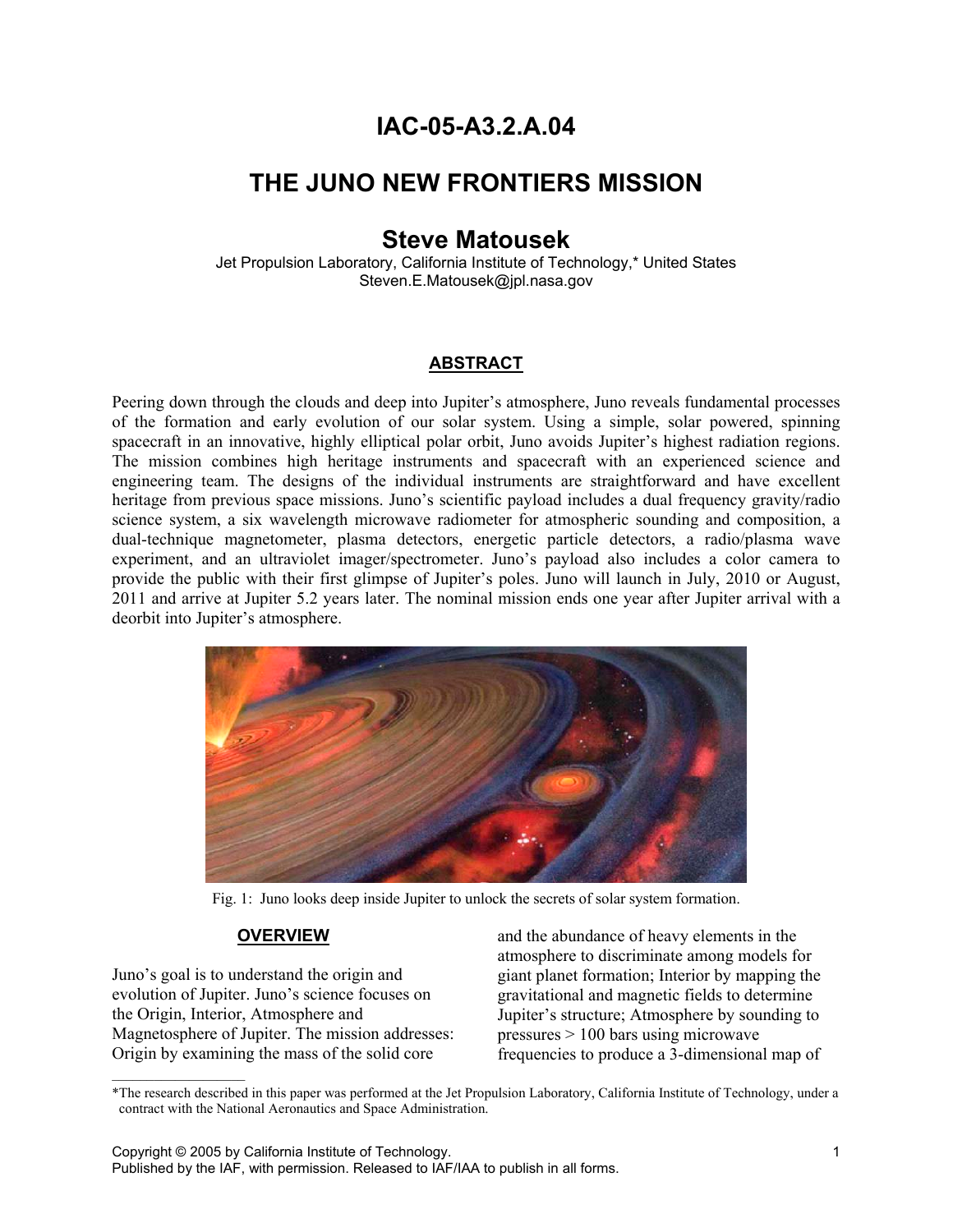the water and ammonia abundances; and Magnetosphere by exploring the polar regions of the Jovian magnetosphere and its coupling to the atmosphere. Juno will achieve the mission science goal by sending a spinning, solarpowered spacecraft (S/C) into a unique Jupiter polar orbit with close perijove.

#### **SCIENCE**

Understanding the formation, evolution and structure of Jupiter is the primary science goal of Juno. The mission will answer critical science questions and addresses objectives central to all three NASA Science Themes: Earth-Sun System, Solar System, and Universe. Juno builds upon previous Jupiter missions by determining the higher harmonics of the planet's gravity and magnetic fields, investigating the convection that drives the general circulation, determining the global oxygen abundance and local meteorologydriven variations in water and ammonia. Additionally, Juno is able to explore the auroral zones and their magnetic coupling to the Jovian nebula and satellites from its unique polar orbit.

Juno's science focuses on:

#### **Origin**



Fig. 2: Juno's measurement of O discriminates among Jupiter's formation scenarios as shown in this figure. Abundances of Ar, Kr, Xe, C, and S are well determined on Jupiter at 3× Solar. O is not yet determined. Juno determines both the N and O abundances.

#### Interior



Fig. 3: Juno investigates the structure and convection of Jupiter's interior by reaching through the meteorological layer. A possible inner "rock" core is shown, surrounded by a "blue" metallic hydrogen envelope and "yellow" outer envelope of molecular hydrogen, all hidden beneath the visible cloud deck.

Gravity sounding explores the distribution of mass inside the planet. The lowest even zonal harmonics of the gravity field  $J_2$ ,  $J_4$ , and  $J_6$  give constraints on the mass of the core. They show the non-linear centrifugal response of the planet to its own rotation, whose effect on these harmonics depends on the extent to which the planet's mass is concentrated toward the center.



Fig. 4: Juno uses secular variations of the magnetic field to measure flow patterns on the core surface. This figure shows a plausible Jovian dynamo with columnar structures in the flow organized about a putative core.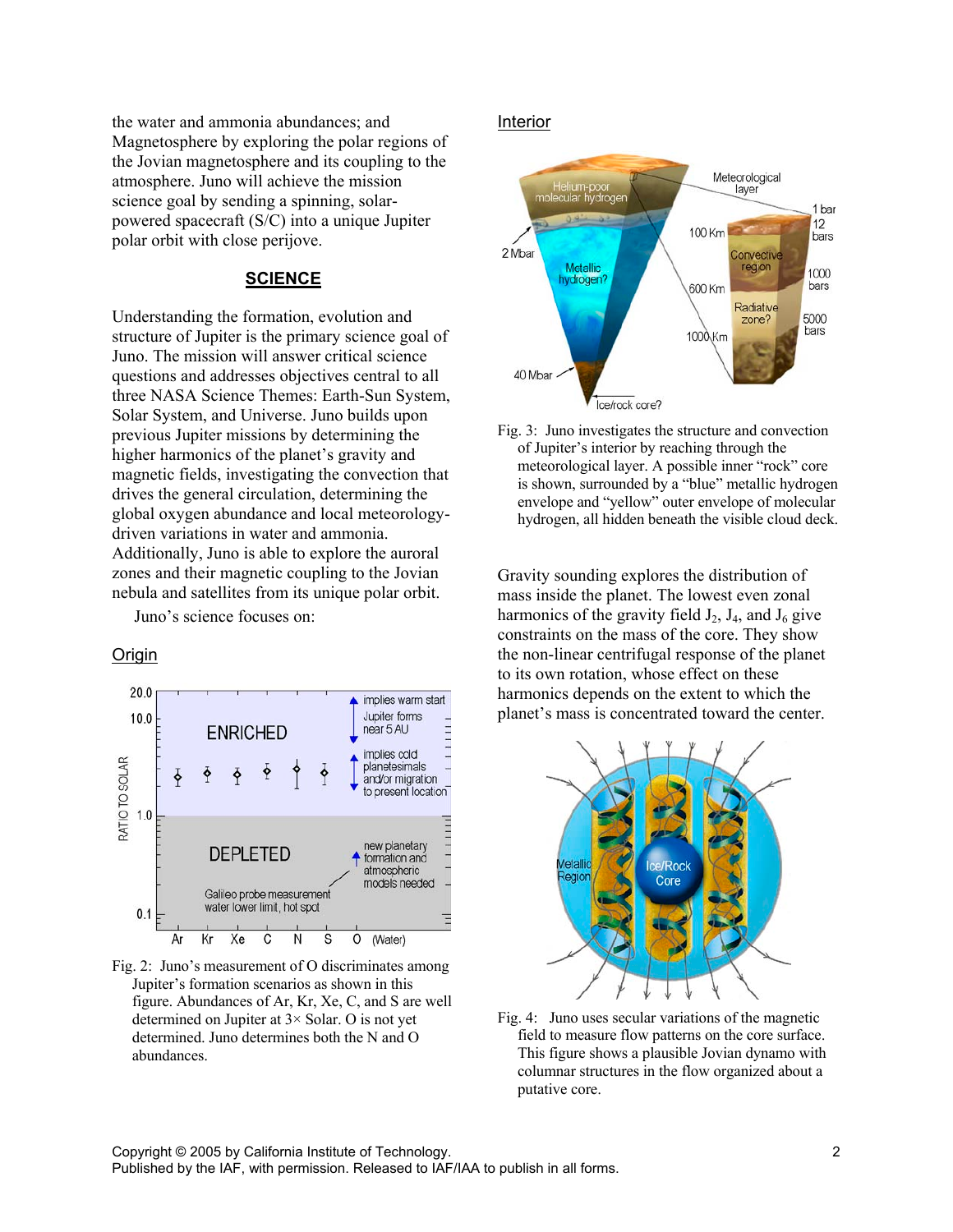#### Atmosphere



Fig. 5: Juno provides three-dimensional views of the atmosphere to depths greater than 100 bars resolving basic questions about the depth of the circulation. The figure illustrates two possible scenarios for Jupiter's deep atmosphere. Top panel: large-scale flow dominates and the belt-zone structure penetrates to depths > 200 bars. Bottom panel: small-scale convection dominates and the belt zone structure disappears below the water cloud base at 6 bars. Vertical exaggeration is ~50.

#### Magnetosphere



Fig. 6: Three types of auroras are revealed in this HST image of Jupiter's UV aurora. Each are signatures of momentum transfer processes.



Fig. 7: Juno measurements target each critical path in this closed circuit that transfers angular momentum from Jupiter to its nebula.



Fig. 8: Juno measures signatures of different auroral processes as it traverses the poles.

#### **MISSION**

Juno places a spinning, solar powered spacecraft into an elliptical polar orbit about Jupiter for a period of ~1 year. To reach Jupiter requires a ∆V-EGA (Delta-Velocity Earth Gravity Assist) with a 2010 or 2011 launch on an Atlas 551 from Cape Canaveral Air Force Station. A deep space maneuver one year after launch adjusts the trajectory so that an Earth flyby about 2 years after launch gives the Juno spacecraft additional energy to reach Jupiter (see Figure 9). 5.2 years after launch the spacecraft arrives at Jupiter. A Jupiter Orbit Insertion (JOI) and JOI clean up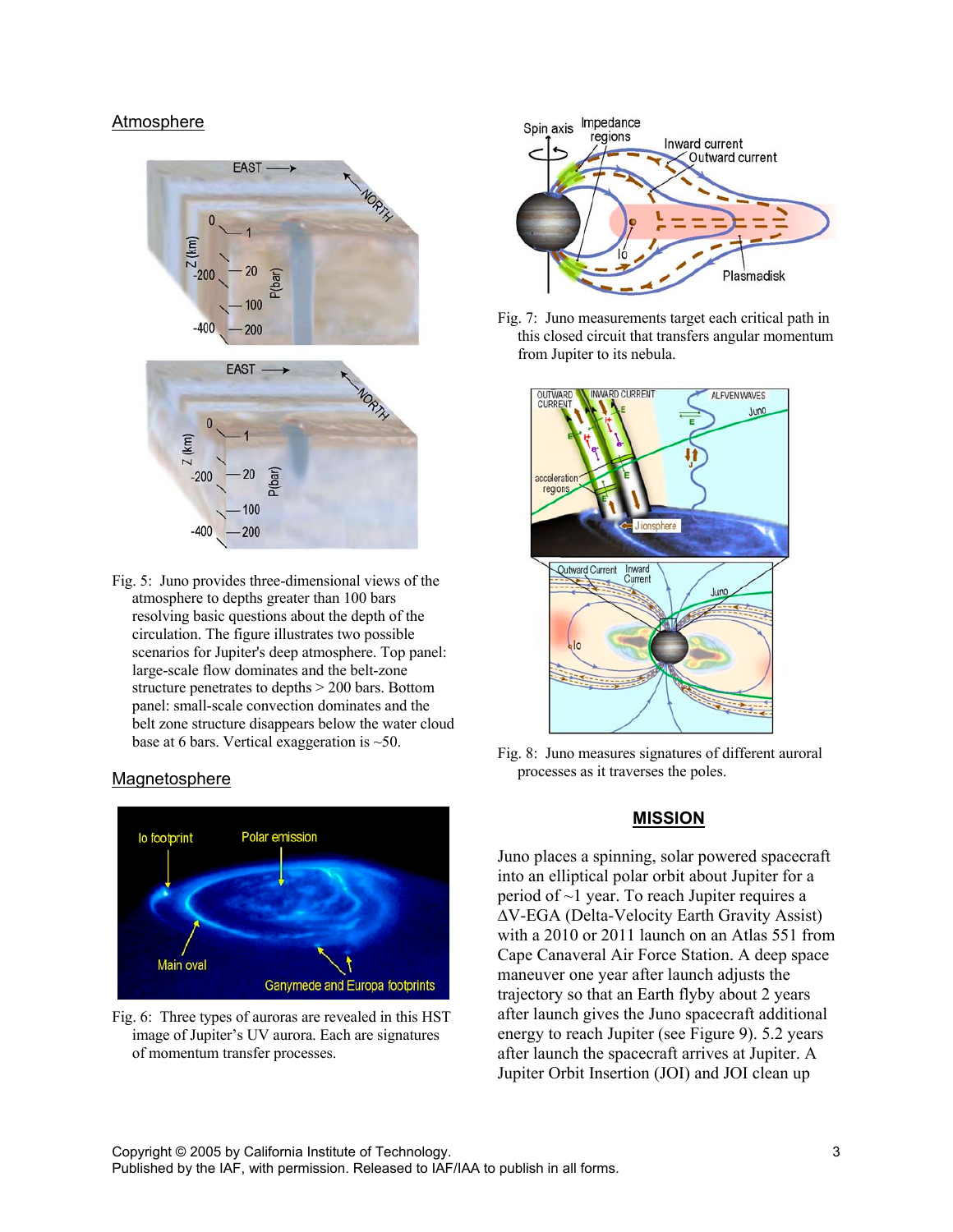



over the next two perijoves (closest point to Jupiter) ensures an ~11-day orbit. Perijove at 1.06  $R_J$  and apojove at ~39  $R_J$ , combined with the90° polar orbit, provides the resolution and global viewing geometry required for science. The polar orbit with close perijove also allows the spacecraft to avoid the bulk of the Jovian radiation field. During the one year, 32 orbit nominal mission, the line of apsides of the orbit precesses due to Jupiter's oblateness (see Figure 10). The 32 orbit one year mission at Jupiter fits nicely between solar conjunctions, further simplifying operations.

The Juno mission design provides maximum delivered payload to Jupiter and a unique polar orbit which satisfies the science measurement



Fig. 10: Juno spends most of the mission away from Jupiter's high radiation environment. The line of apsides moves southward over the mission lifetime.

requirements while minimizing the radiation exposure.

## **PAYLOAD**

There are five main elements in the science instrument suite: 1) Microwave Radiometer (MWR), 2) Magnetometer (MAG), 3) Gravity Science (GS), 4) Fields and Particles, and 5) JunoCam. Each instrument is fully accommodated with system-level approaches to key spacecraft challenges such as radiation shielding, mass, power, alignments, and electromagnetic cleanliness. For example, the instrument electronics is clustered where possible in a vault that simultaneously maximizes radiation shielding effectiveness, reduces total mass, and maximizes hardware heritage (see Figures 11–13).



Fig. 11: Spacecraft design fully accommodates all science instrument requirements.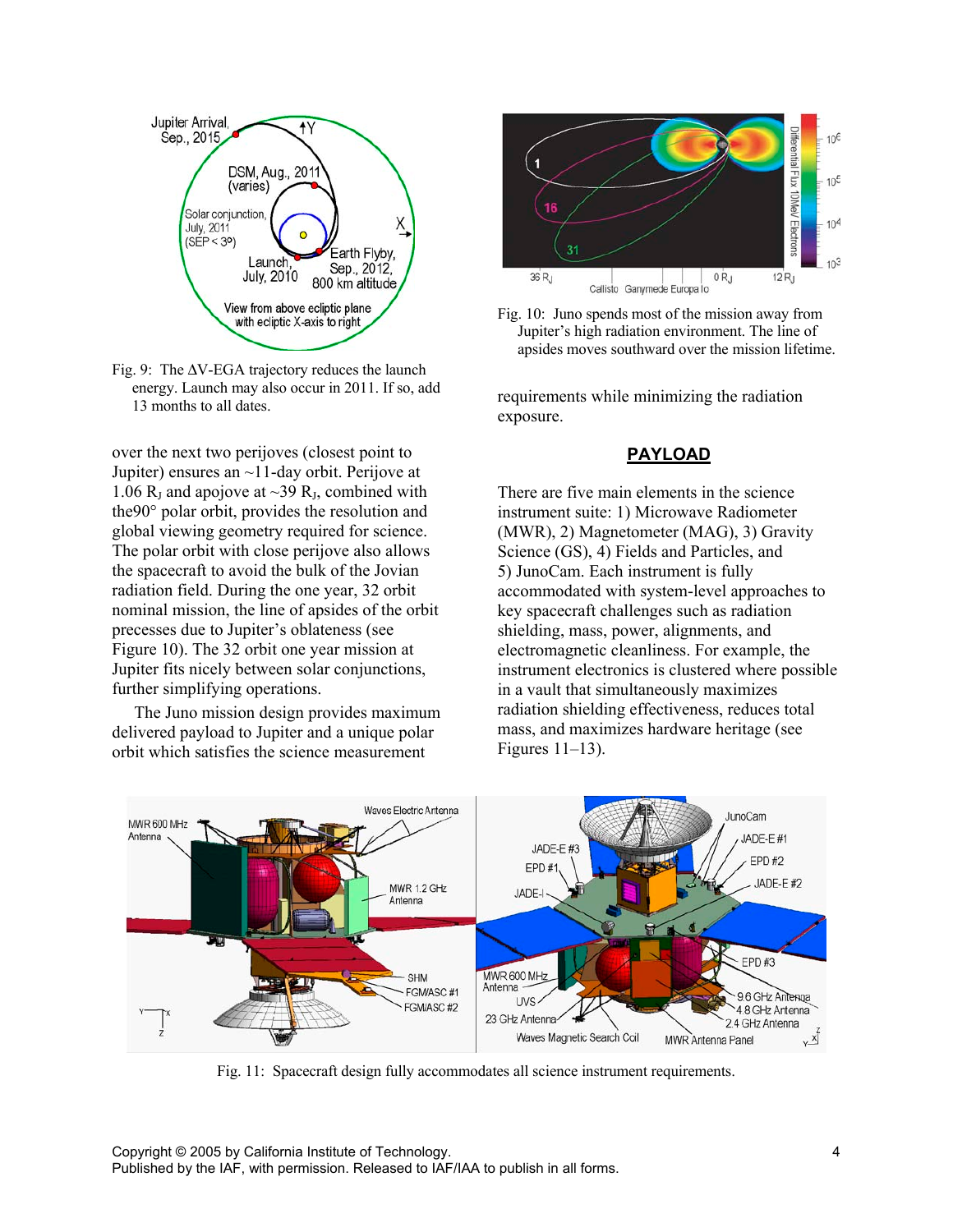

Fig. 12: Deck-mounted instruments simplify integration and test.

Fig. 13: Vault protects instruments from radiation.



Fig. 14: MWR antennas are mounted to maximize FOV.

# MWR

JPL will build the MWR. It consists of six peripherally mounted antennas, radiometers, and control/calibration electronics for six frequencies from 600 MHz to 23 GHz (see Figure 14). Space Systems/LORAL builds the MWR antennas to take advantage of their communications satellite experience.

# MAG

The MAG investigation utilizes dual fluxgate magnetometers (FGM) sensors from Goddard Spaceflight Center for measurement of the vector field and a 3-cell scalar helium magnetometer (SHM) sensor from JPL for measurement of field magnitude. Fully redundant, co-located star cameras from Danish Technical University

supply precise attitude reference for each FGM sensor on the MAG boom (see Figure 15).



Fig. 15: Radial separation of FGM sensors on MAG Boom improves measurement of S/C magnetic fields. S/C fields are greatly reduced by >8.8m distance.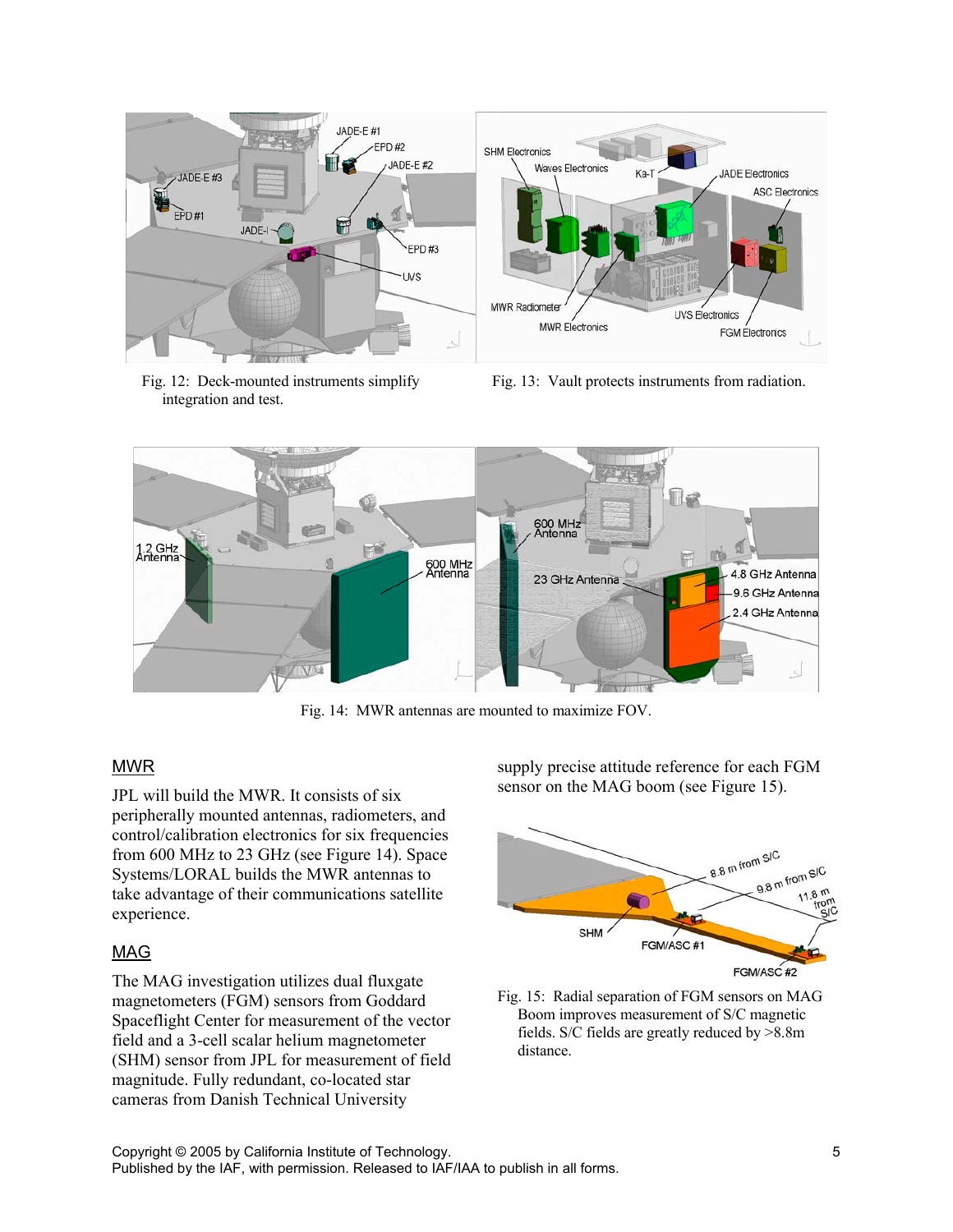## Gravity Science

JPL will build the Ka-band telemetry system. This investigation processes Ka-band telemetry on the ground via the telecom subsystem, augmented with a Ka-band translator and downconverter, enabling a 2-way Ka radio science link with the Deep Space Network (DSN). X band is also utilized with this investigation to yield X up/down and Ka up/down simultaneously (see Figure 16).

## Fields and Particles Instruments

The Jovian Auroral Distributions Experiment (JADE) instrument provided by SwRI measures ions and electrons. Four instrument deck mounted sensors (3 electron analyzers and 1 ion mass spectrometer) provide a  $360^{\circ} \times 90^{\circ}$  field of view (FOV) for electrons and  $270^{\circ} \times 90^{\circ}$  for ions. The Energetic Particle Detector (EPD) from Johns Hopkins University Applied Physics Laboratory (JHU/APL) utilizes three sensors to detect electrons and ions and sort particle species by energy. Located on the instrument deck, they provide a  $360^{\circ} \times 12^{\circ}$  FOV in the spin plane and  $180^{\circ} \times 12^{\circ}$  along the spin axis. The Waves experiment from the University of Iowa is an electric dipole antenna mounted aft on the spacecraft, perpendicular to the spin axis, and a magnetic search coil mounted parallel to the spin axis. Receivers are mounted in the electronics vault. The Ultraviolet Spectrometer (UVS) from SwRI is a telescope/spectrometer mounted below the instrument deck. Its  $6^{\circ} \times 0.05^{\circ}$  FOV is perpendicular to the spin axis.

#### JunoCam

JunoCam is the E/PO camera. It is not a science instrument, and has no science requirements. JunoCam will not be permitted to impact S/C or science requirements. JunoCam captures 3-color images of Jupiter with spatial resolution to approximately 15 km/pixel for public engagement and E/PO. It is mounted on the instrument deck with an unobstructed  $18^{\circ} \times 3.4^{\circ}$ FOV in the spin plane.



Fig. 16: Gravity components are mounted inside vault.

## **SPACECRAFT**

Juno's science objectives require a spinning spacecraft (see Figure 17). The Jupiter polar orbit avoids the bulk of the radiation and enables solar power to be utilized. The Lockheed-Martin built and integrated spacecraft remains continuously in sunlight from launch through end of mission except for a short 10-minute period during the earth flyby. This results in benign and stable thermal conditions and maximum solar array power production. Spacecraft spin stability eliminates complex, power-hungry attitude control components such as reaction wheels. The electronics vault protects the heritage spacecraft and instrument electronics from the Jovian radiation environment. The instruments are accommodated by careful placement on the upper deck, solar array booms, and the lower deck (see Figures 18 and 19).



Fig. 17: Spinning S/C provides stability, accurate pointing, and simple operations.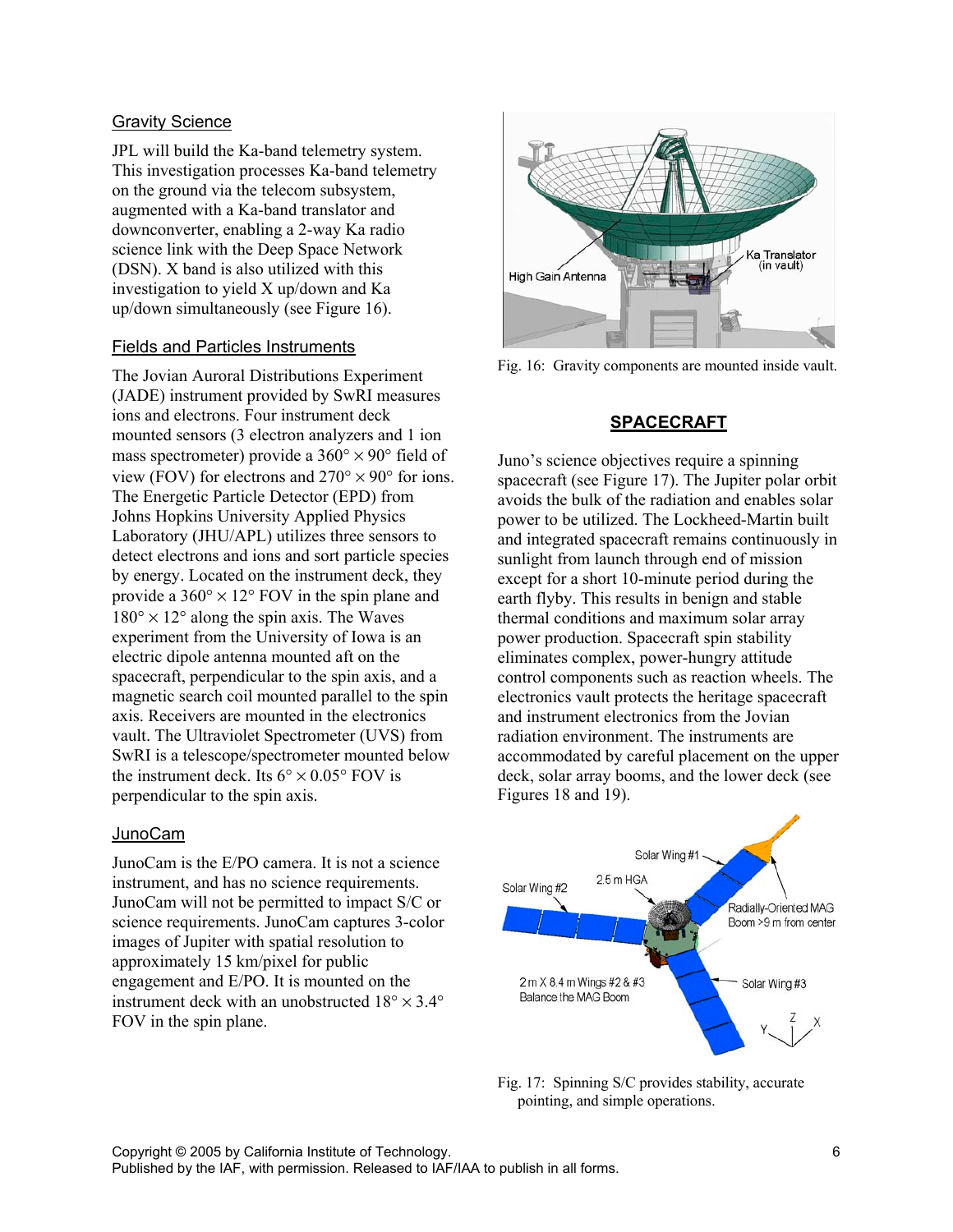

Fig. 18: Roomy upper deck easily accommodates instruments.

#### **OPERATIONS**

During the long cruise to Jupiter, the mission events provide training opportunities. For example, the deep-space maneuver (DSM) is a chance to rehearse JOI. And the Earth Flyby (EFB) is a chance to rehearse the perijove passage of a science orbit at Jupiter. Every 12–18 months during the cruise to Jupiter instrument calibrations are taken. At about 6 months before JOI, the flight team is fully staffed and test and training commences for JOI and the subsequent science orbit phases. Simplified science operations takes advantage of repeatable sequence blocks to reduce flight team work load and complexity.

The Juno spacecraft provides large margins for science data storage. Each science orbit requires only 6 DSN passes (see Figure 20). The DSN passes are spaced in time and between the 3 DSN complexes to satisfy science, spacecraft engineering, and navigation data requirements.



Fig. 19: All components are balanced.

Primary science measurements are taken only at ± 3 hours from perijove for all science orbits. Outside of this perijove time, the payload takes lower data rate measurements. Throughout the one year Jupiter orbital mission, only two spacecraft science modes are required (see Figure 21). The MWR orbits have the MWR instrument on, along with the other payload elements except for the gravity science payload elements. The MWR measurements are taken with the solar array plane of the spinning spacecraft passing through the center of Jupiter on orbits 2, and 4–7. The GS orbits leave all other instruments in the same mode as MWR orbits, except the MWR instrument is powered down to standby mode before orbit 8, and after orbit 8, turned off. In GS mode, the High Gain Antenna (HGA) points to the earth throughout the entire perijove science passage. As in MWR perijove passages, the GS mode has primary science taken during the period ± 3 hours around perijove.



Fig. 20: Repetitive orbit geometry enables a simple DSN strategy.